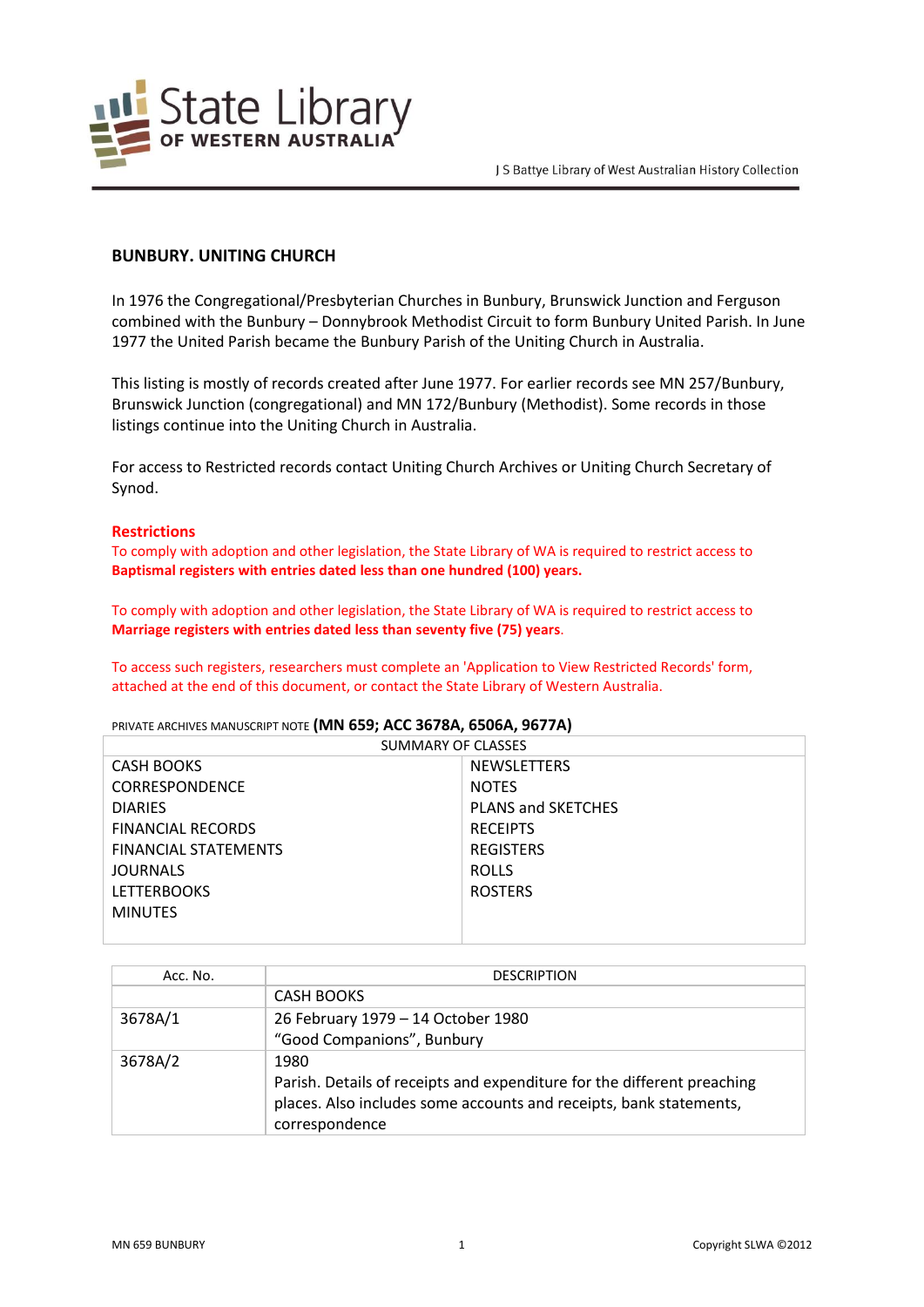

| Acc. No. | <b>DESCRIPTION</b>                                                         |  |
|----------|----------------------------------------------------------------------------|--|
| 3678A/3  | October 1977 - September 1982                                              |  |
|          | Council of Elders, Wesley Congregation, Bunbury. Includes reports and list |  |
|          | of members.                                                                |  |
| 3678A/4  | 1977-1980                                                                  |  |
|          | "Good Companions", Bunbury. Includes receipts.                             |  |
| 3678A/5  | July 1977 - 1985                                                           |  |
|          | Ladies' Guild, Carey Park                                                  |  |
| 3678A/6  | c.August 1979 - c.December 1981                                            |  |
|          | Mission and Education Committees. Includes Questionnaires returned to      |  |
|          | Donnybrook Frail Aged Committee.                                           |  |
| 3678A/7  | c.January 1982 - February 1987                                             |  |
|          | <b>Mission and Education Committees</b>                                    |  |
| 3678A/8  | October 1975 - December 1977                                               |  |
|          | Parish Council                                                             |  |
| 3678A/9  | July 1977 - September 1979                                                 |  |
|          | Includes duplicated notes on pastoral care                                 |  |
| 3678A/10 | 1978                                                                       |  |
| 3678A/11 | May 1978 - February 1981                                                   |  |
|          | Includes correspondence re Settlement of Ministers                         |  |
| 3678A/12 | 1979-1980                                                                  |  |
| 3678A/13 | 1981-1982                                                                  |  |
| 3678A/14 | 15 November 1982 - 5 December 1984                                         |  |
| 3678A/15 | September 1981 - September 1982                                            |  |
|          | Property Committee re Aged People's Homes. Includes Survey Diagrams of     |  |
|          | sites under consideration.                                                 |  |
| 3678A/16 | 1980-1983 Treasurer. Includes circulars, and copies of payment vouchers    |  |
| 3678A/17 | 1981-1983 Treasurer                                                        |  |
| 3678A/18 | October 1977 - September 1982                                              |  |
|          | Wesley Congregation, Bunbury. Includes reports and list of members         |  |
|          |                                                                            |  |
|          | <b>DIARIES</b>                                                             |  |
| 3678A/19 | 1977 Appointments                                                          |  |
| 3678A/20 | 1978 Appointments                                                          |  |
| 3678A/21 | 1979 Appointments                                                          |  |
| 3678A/22 | 1980 Appointments                                                          |  |
| 3678A/23 | 1981 Appointments                                                          |  |
| 3678A/24 | 1982 Appointments                                                          |  |
| 3678A/25 | 1983 Appointments                                                          |  |
| 3678A/26 | 1984 Appointments                                                          |  |
| 3678A/27 | 1985 Appointments                                                          |  |
|          |                                                                            |  |
|          | <b>FINANCIAL RECORDS</b>                                                   |  |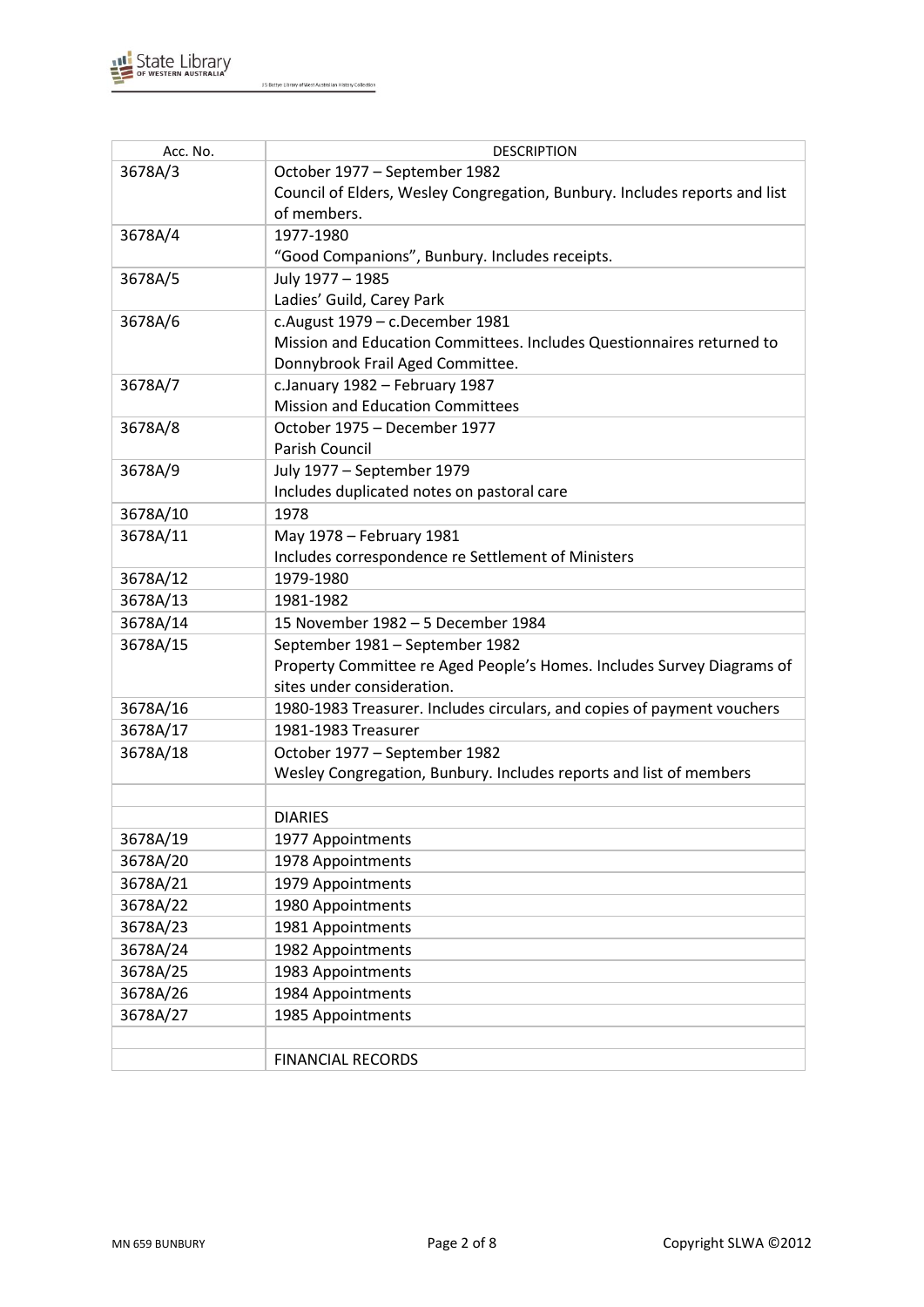

| Acc. No. | <b>DESCRIPTION</b>                                                                           |
|----------|----------------------------------------------------------------------------------------------|
| 3678A/28 | April 1976 - December 1979                                                                   |
|          | Bank Statements. One file containing Book Stall 7 February 1978 - 8                          |
|          | August 1979                                                                                  |
|          | [Parish account] 20 December 1976 - 7 December 1979 Property Fund 8                          |
|          | December 1977 - 10 December 1979 St Augustine's Christian Education                          |
|          | Department 20 December 1976 - 17 February 1977.                                              |
|          | St Augustine's Housing Loan Account 7 April 1976 - 7 December 1979                           |
|          | Youth Groups (various names) 30 September 1977 - 30 May 1978, Youth                          |
|          | Worker account 8 November 1978 - 30 November 1979                                            |
|          | Also includes 2 letters 16 November 1978 and n.d. from Wesley Ladies'                        |
|          | Guild                                                                                        |
| 3678A/29 | 24 January 1978 - 23 May 1978                                                                |
|          | Cheque book butts: [Parish Account]                                                          |
| 3678A/30 | 23 May 1978 - 3 November 1978                                                                |
|          | Cheque book butts: [Parish account]                                                          |
| 3678A/31 | 1978-1985                                                                                    |
|          | Taxation Records re Church employees                                                         |
|          |                                                                                              |
|          | <b>FINANCIAL STATEMENTS</b>                                                                  |
| 3678A/32 | 1977-1984                                                                                    |
|          |                                                                                              |
|          | <b>JOURNALS</b>                                                                              |
| 3678A/33 | 3 April 1983 - 11 December 1983                                                              |
|          | <b>Collections: Combined record for Parish</b>                                               |
|          |                                                                                              |
|          | <b>LETTERBOOKS</b>                                                                           |
| 3678A/34 | 10 March 1977 - 17 January 1985                                                              |
|          | Ladies' Guild, Carey Park                                                                    |
|          |                                                                                              |
|          | <b>MINUTES</b>                                                                               |
| 6506A/1  | 3 June 1975 - 7 Feb 1978                                                                     |
|          | St Augustine's Ladies Guild (Evening)                                                        |
| 6506A/2  | 21 Feb 1978 - 9 Jul 1984                                                                     |
|          | St Augustine's Ladies Guild (Evening)                                                        |
| 3678A/39 | 9 November 1978 - 14 November [1983]                                                         |
|          | Ladies' Guild, St Augustine's. Minutes of Annual General Meetings                            |
| 6506A/3  | 20 Aug 1984 - 15 Sep 1986                                                                    |
|          | St Augustine's Ladies Guild (Evening); (inc some correspondence)<br>27 Oct 1986 - 5 Feb 1996 |
| 6506A/4  | St Augustine's Ladies Guild (Evening)                                                        |
| 9677A/3  | 31 March 1995-21 November 2002                                                               |
|          | Ladies Guild                                                                                 |
| 3678A/35 | [1979] - 8 September 1980:                                                                   |
|          | Council of Elders. Rough Minutes of Council of Elders, Congregation                          |
|          | Meetings, Education Committee. Also includes duplicated Minutes of                           |
|          | Combined Elders' Meeting 18 August 1980.                                                     |
| 3678A/36 | 7 August 1979 - 7 July 1981                                                                  |
|          | Elders of Wesley Church, Bunbury                                                             |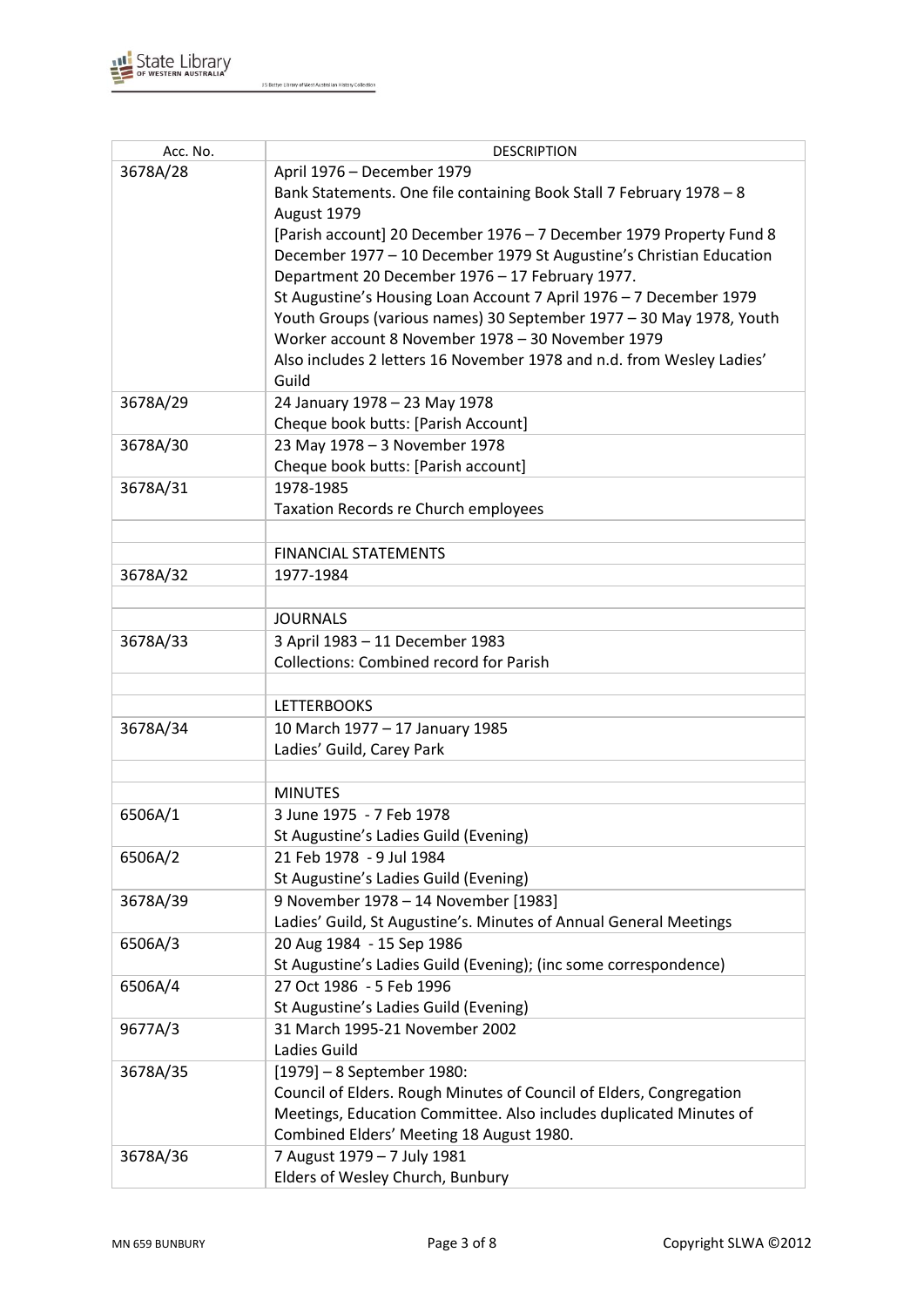

| Acc. No.        | <b>DESCRIPTION</b>                                                                   |
|-----------------|--------------------------------------------------------------------------------------|
| 3678A/37        | 16 August 1983 - 16 October 1985                                                     |
|                 | Bunbury City Elders. Includes typed and photocopied Minutes; also                    |
|                 | agendas, pamphlets, list of names and addresses, rosters ["Good                      |
|                 | Companions," Bunbury]                                                                |
| 3678A/38        | n.d. - [23 June 1980]                                                                |
|                 | Rough minutes in exercise book. Also includes invitation to "Good                    |
|                 | Companions", 1979                                                                    |
| 3678A/40        | 25 August 1977 - 27 November 1984                                                    |
|                 | Mission Committee. Also includes Minutes of Donnybrook Frail Aged                    |
|                 | Committee 3 November 1978 - 6 April 1979; "Minute for Mission" notes                 |
|                 | February 1979 - June 1981                                                            |
| 3678A/41        | 21 March 1977 - 26 March 1981                                                        |
|                 | Parish Council: also includes Parish Meetings                                        |
| 3678A/42        | 28 May 1981 - 28 November 1983                                                       |
|                 | Parish Council: also includes Parish Meetings                                        |
| 3678A/43        | 4 April 1976 - 1 November 1981                                                       |
|                 | Wesley Congregation, Bunbury. Includes at back Minutes of Furnishing                 |
|                 | Committee, [n.d.] and 6 October 1977                                                 |
| 3678A/44        | 10 February 1980 - 19 September 1982                                                 |
|                 | Typed and photocopies minutes; also Roll of Confirmed Members [n.d.]                 |
|                 |                                                                                      |
|                 | <b>NEWSLETTERS</b>                                                                   |
|                 |                                                                                      |
| 3678A/45        | 1974-1979<br>One file containing: "Bunbury Circuit Magazine: October 1974 - May 1975 |
|                 | "Tidings" April 1975                                                                 |
|                 | "Uniting Church of Bunbury" June 1975 - September 1975 "Link"                        |
|                 | October/November 1975 - May 1977 and August 1977 - August 1979                       |
| 3678A/46        | October 1980 - February 1985                                                         |
|                 | "Link"                                                                               |
|                 |                                                                                      |
|                 | <b>NOTES</b>                                                                         |
| 3678A/47        | Meetings. Notes of a meeting of Parish Council [c.1982]; 2 meetings of               |
|                 | Inter Church Women 2 October [1981] and n.d. [1983]. Book also includes              |
|                 | notes on Electronics.                                                                |
|                 |                                                                                      |
|                 | PLANS and SKETCHES                                                                   |
| 3678A/65        | June 1976                                                                            |
|                 | Proposed new Sunday school. 1 sketch plan                                            |
|                 |                                                                                      |
| 3678A/66 CHARTS | August 1977                                                                          |
|                 | Sketches of proposal for Wesley Parish Centre, Stirling Street, Bunbury. 2           |
|                 | architectural sketches, plus one sketch on tracing paper                             |
|                 |                                                                                      |
|                 | <b>RECEIPTS</b>                                                                      |
| 3678A/48        | July 1977 - 1985;                                                                    |
|                 | Ladies' Guild, Carvey Park. Also includes associated correspondence                  |
| 3678A/49        | 1978 Parish                                                                          |
| 3678A/50        | 1979 Parish                                                                          |
| 3678A/51        | 1983 Parish                                                                          |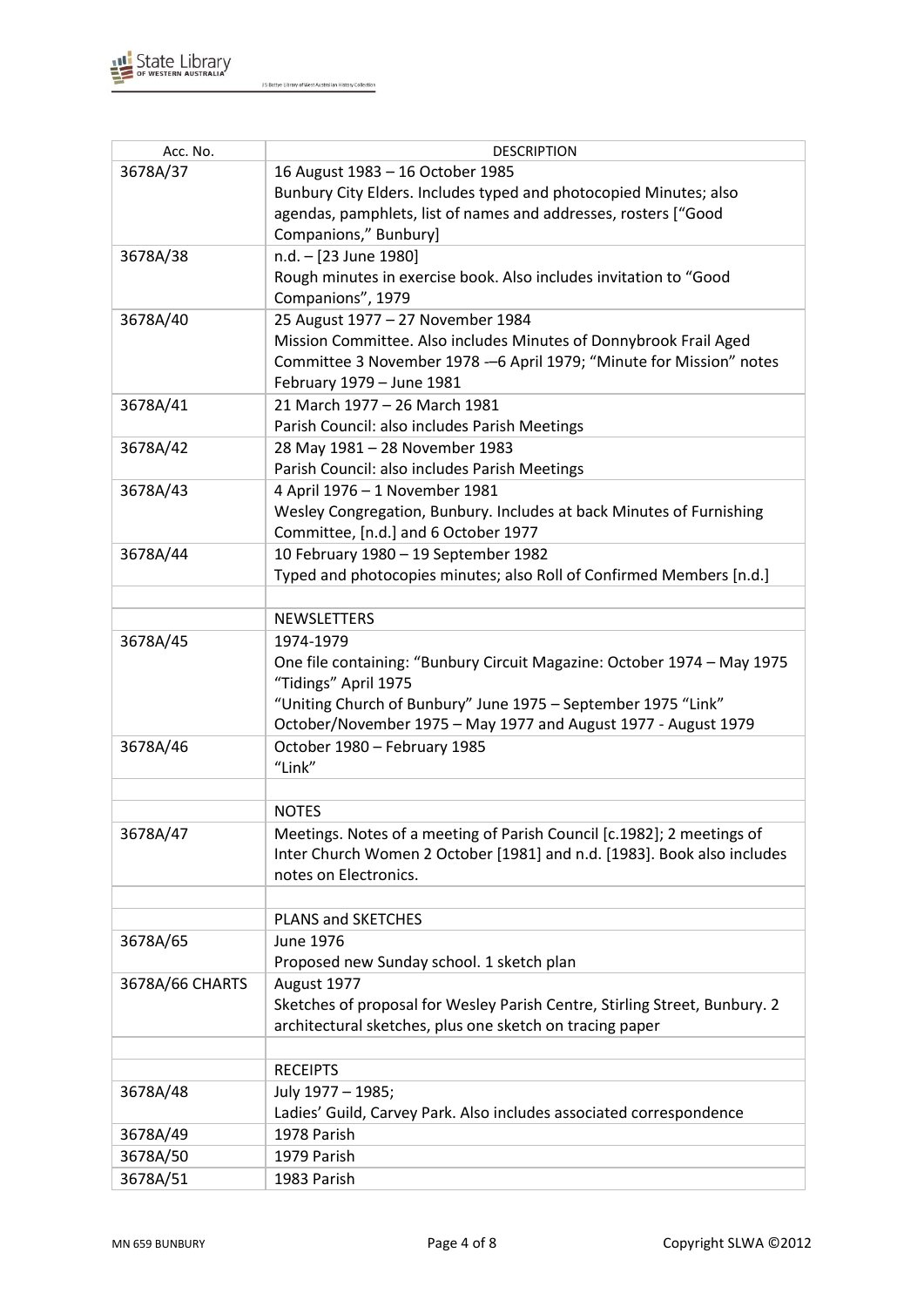

| Acc. No.                              | <b>DESCRIPTION</b>                                                       |
|---------------------------------------|--------------------------------------------------------------------------|
| 3678A/52                              | 1984 Parish                                                              |
| 3678A/53                              | 2 April 1984 - 29 July 1985 Parish, Receipt Book                         |
| 3678A/54                              | 1985 Parish                                                              |
| 3678A/55                              | 11 October 1977 - 31 May 1981                                            |
|                                       | Property Fund. Receipt Book                                              |
| 3678A/56                              | 1978 Property Fund                                                       |
| 3678A/57                              | 1979 Property Fund                                                       |
| 3678A/58                              | 13 May 1981 - 9 September 1985 Property Fund                             |
| 3678A/59                              | 1983 Property Fund                                                       |
| 3678A/60                              | 9 January 1979 - 8 June 1981 Youth Worker Appeal                         |
|                                       |                                                                          |
|                                       | <b>REGISTERS</b>                                                         |
|                                       | <b>Baptisms</b>                                                          |
| 9677A/1                               | 26 October 1977-17 July 2005                                             |
| <b>Church Registers</b>               | Baptism register                                                         |
| <b>RESTRICTED</b>                     |                                                                          |
| 9677A/2                               | 30 September 1979-28 August 1983                                         |
| <b>Church Registers</b>               | Baptism register. Carey Park                                             |
| <b>RESTRICTED</b>                     |                                                                          |
|                                       | <b>Marriages</b>                                                         |
| 3678A/61                              | 5 November 1977 - 4 March 1978                                           |
| Marriage Registers                    | Butts of Certificates of Marriage.                                       |
| <b>RESTRICTED</b>                     | Includes Boyanup, Bunbury, St Augustine's, Margaret River, Morley, Mount |
|                                       | Pleasant, Wesley Chapel<br>25 March 1978 - 30 June 1978                  |
| 3678A/62<br><b>Marriage Registers</b> | Butts of Certificates of Marriage.                                       |
| <b>RESTRICTED</b>                     | Includes Bunbury, St Augustine's, Wesley Chapel                          |
| 3678A/63                              | 18 November 1978 - 10 March 1979                                         |
| Marriage Registers                    | <b>Butts of Certificates of Marriage</b>                                 |
| <b>RESTRICTED</b>                     | Includes marriages at Wesley Chapel Bunbury and Perth, Uniting Church    |
|                                       | Capel, Eaton, Mandurah                                                   |
| 9677A/4                               | 4 March 1978-8 September 1984                                            |
| Marriage Registers                    | Marriage register. St Augustine's                                        |
| <b>RESTRICTED</b>                     |                                                                          |
| 9677A/5                               | 20 October 1984-8 June 1991                                              |
| Marriage Registers                    | Marriage register. St Augustine's                                        |
| <b>RESTRICTED</b>                     |                                                                          |
|                                       |                                                                          |
|                                       | <b>ROLLS</b>                                                             |
| 9677A/6                               | May 1990-20 May 2001                                                     |
| Church registers                      | Rolls of confirmed members                                               |
| 9677A/7                               | 12 April 2001-2 March 2007                                               |
| Church registers                      | Rolls of baptised members                                                |
|                                       |                                                                          |
|                                       | <b>ROSTER</b>                                                            |
| 3678A/64                              | 1984                                                                     |
|                                       | Youth Group                                                              |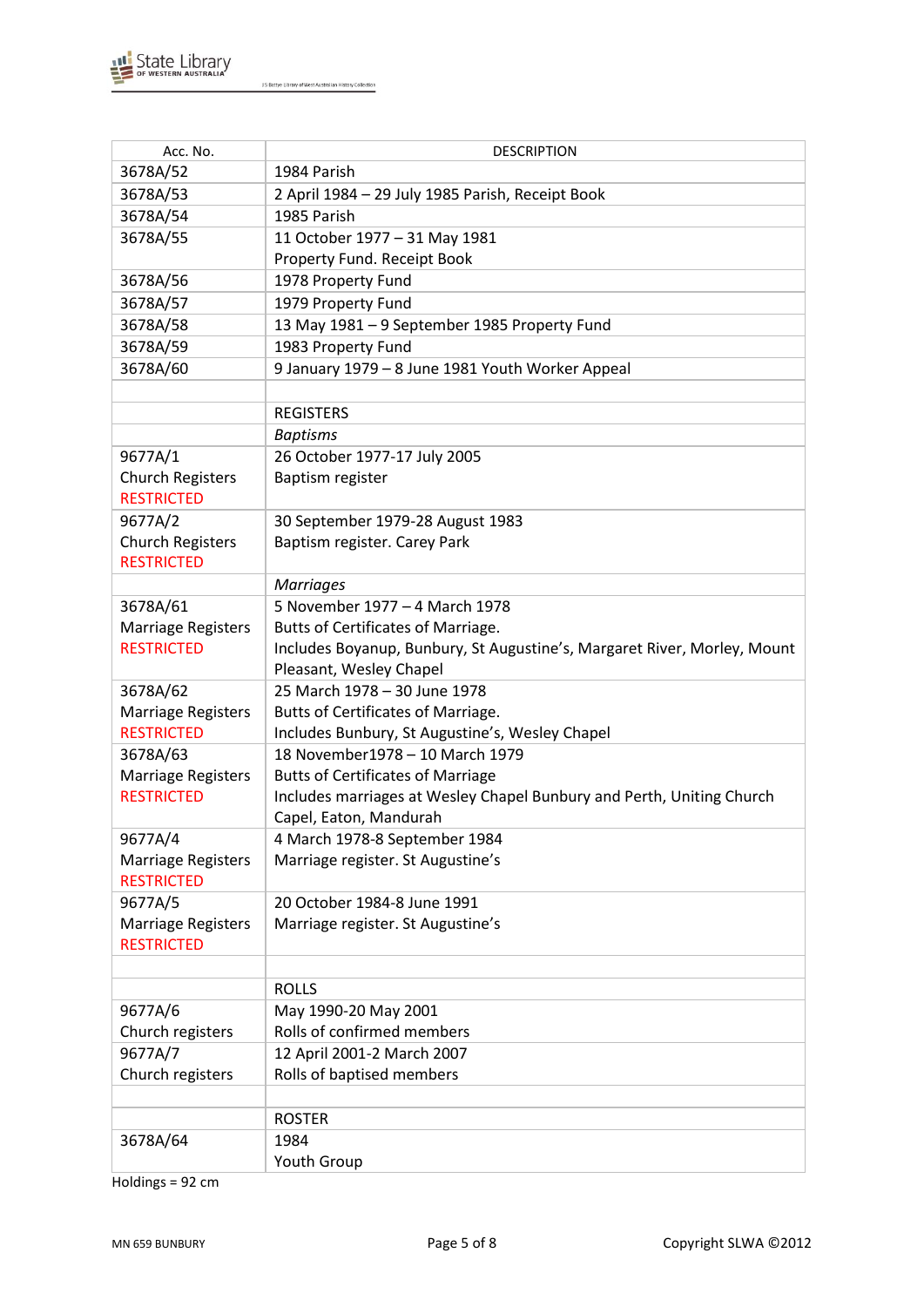

#### *Copyright Restrictions*

*The Commonwealth Copyright Act 1968 regulates copying of unpublished material. It is the user's legal obligation to determine and satisfy copyright.*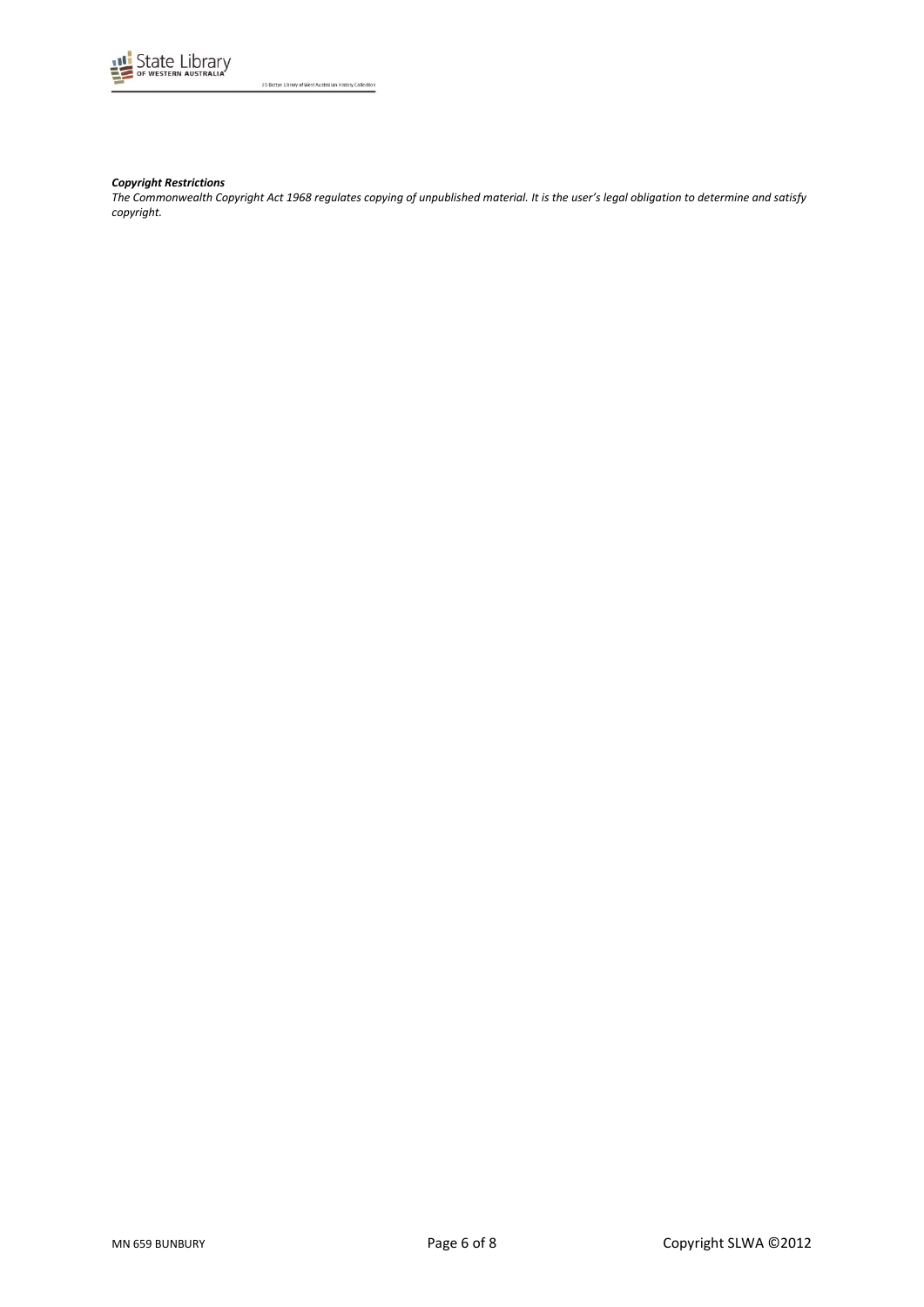

### **STATE LIBRARY OF WESTERN AUSTRALIA – PRIVATE ARCHIVES**

**APPLICATION TO VIEW RESTRICTED BAPTISMAL RECORD**

| DETAILS OF BAPTISMAL RECORD TO BE RETRIEVED               |           |            |
|-----------------------------------------------------------|-----------|------------|
| MN / ACCESSION NUMBER                                     | <b>MN</b> | <b>ACC</b> |
| DENOMINATION & PARISH NAME (E.G.<br>ANGLICAN, ST. JOHN'S) |           |            |
| NAME ON BAPTISMAL CERTIFICATE                             |           |            |
| DATE OF BAPTISM                                           |           |            |
| PARENT'S NAMES                                            |           |            |

| DETAILS OF APPLICANT REQUIRING ACCESS TO RESTRICTED BAPTISMAL RECORD |  |
|----------------------------------------------------------------------|--|
| RESEARCHER'S TICKET NUMBER                                           |  |
| APPLICANT'S NAME                                                     |  |
| APPLICANT'S ADDRESS                                                  |  |
| <b>TELEPHONE NUMBER</b>                                              |  |
| E-MAIL                                                               |  |

| <b>STAFF USE ONLY</b>       |                               |  |
|-----------------------------|-------------------------------|--|
| COPY CERTIFICATE CREATED BY | (PA STAFF MEMBER NAME & DATE) |  |
| APPLICANT NOTIFIED          | (DATE)                        |  |
| REGISTER RETURNED TO STACK  | (DATE)                        |  |